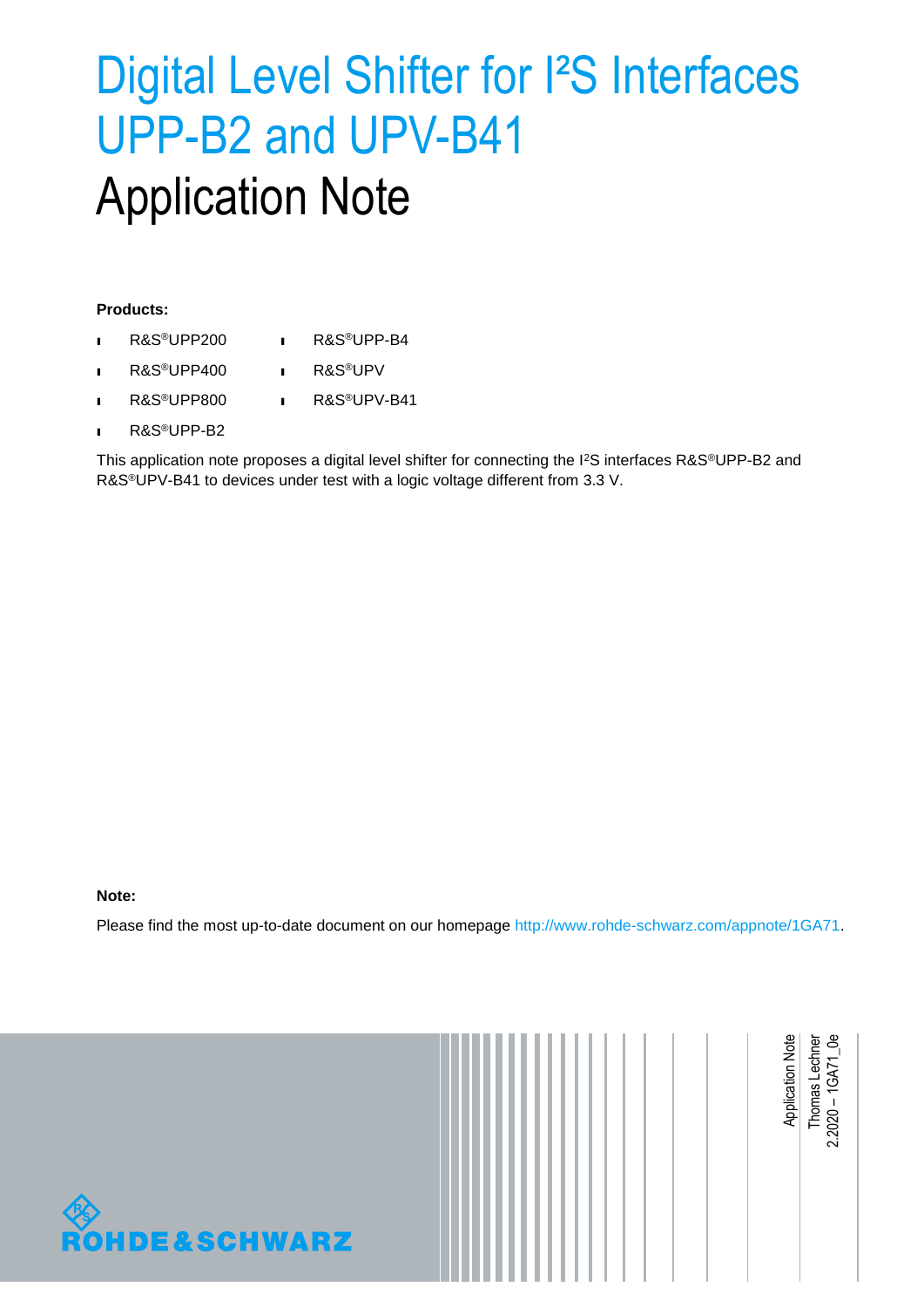## **Table of Contents**

| $\mathbf 1$  |  |
|--------------|--|
| 1.1          |  |
| 12           |  |
| 1.1          |  |
| 1.2          |  |
| 1.2.1        |  |
| 1.2.2        |  |
| $\mathbf{2}$ |  |
|              |  |
| 2.1          |  |
| 2.2          |  |
| 2.3          |  |
| 2.4          |  |
| 3            |  |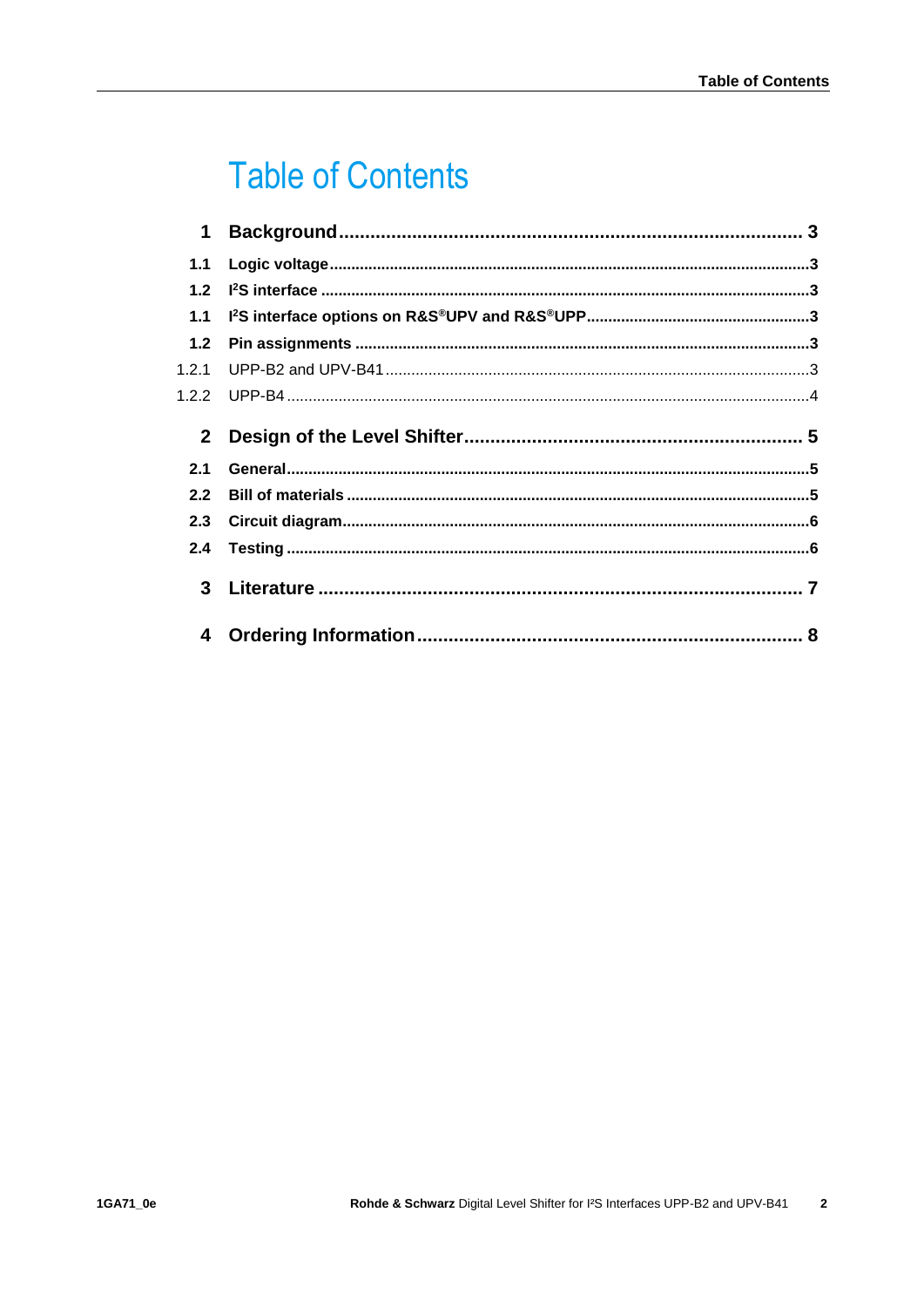## <span id="page-2-0"></span>1 Background

### <span id="page-2-1"></span>**1.1 Logic voltage**

Logic circuits can have different logic voltages, depending on the semiconductor technology applied. TTL circuits have 5 V logic voltage. Standard CMOS circuits usually have 3.3 V logic voltage.

### <span id="page-2-2"></span>**1.2 I <sup>2</sup>S interface**

The I<sup>2</sup>S (Inter-IC Sound) interface is as serial bus for audio data, originally specified by Philips Semiconductors (Philips Semiconductors, February 1986). The bus was introduced for digital audio connection between different ICs. It comprises one data line and two control lines (clock and word select).

Originally 5 V TTL logic voltage was specified, but the specification was planned to be extended to upcoming other logic voltages. The specification has never been extended. but in practice it is used independent of the logic voltage.

## <span id="page-2-3"></span>**1.1 I <sup>2</sup>S interface options on R&S®UPV and R&S®UPP**

For audio analyzers R&S®UPV and R&S®UPP there are I<sup>2</sup>S interface options R&S®UPV-B41, R&S®UPV-B42, R&S®UPP-B2 and R&S®UPP-B4 available.

R&S®UPV-B42 is the most versatile interface available with parameters extending far beyond the I<sup>2</sup>S functionality. This interface also provides a probe, which can be connected to the device under test with very short data lines. The probe also provides a parameter to select the logic voltage between the values 0.9 V, 1.2 V, 1.5 V, 1.8 V, 2.5 V and 3.3 V.

<span id="page-2-4"></span>All other I<sup>2</sup>S interfaces on Rohde & Schwarz audio analyzers have a fix logic voltage of 3.3 V.

### **1.2 Pin assignments**

### **1.2.1 UPP-B2 and UPV-B41**

<span id="page-2-5"></span>The pin assignments of the I2S interfaces on UPP-B2 and UPV-B41 are compatible.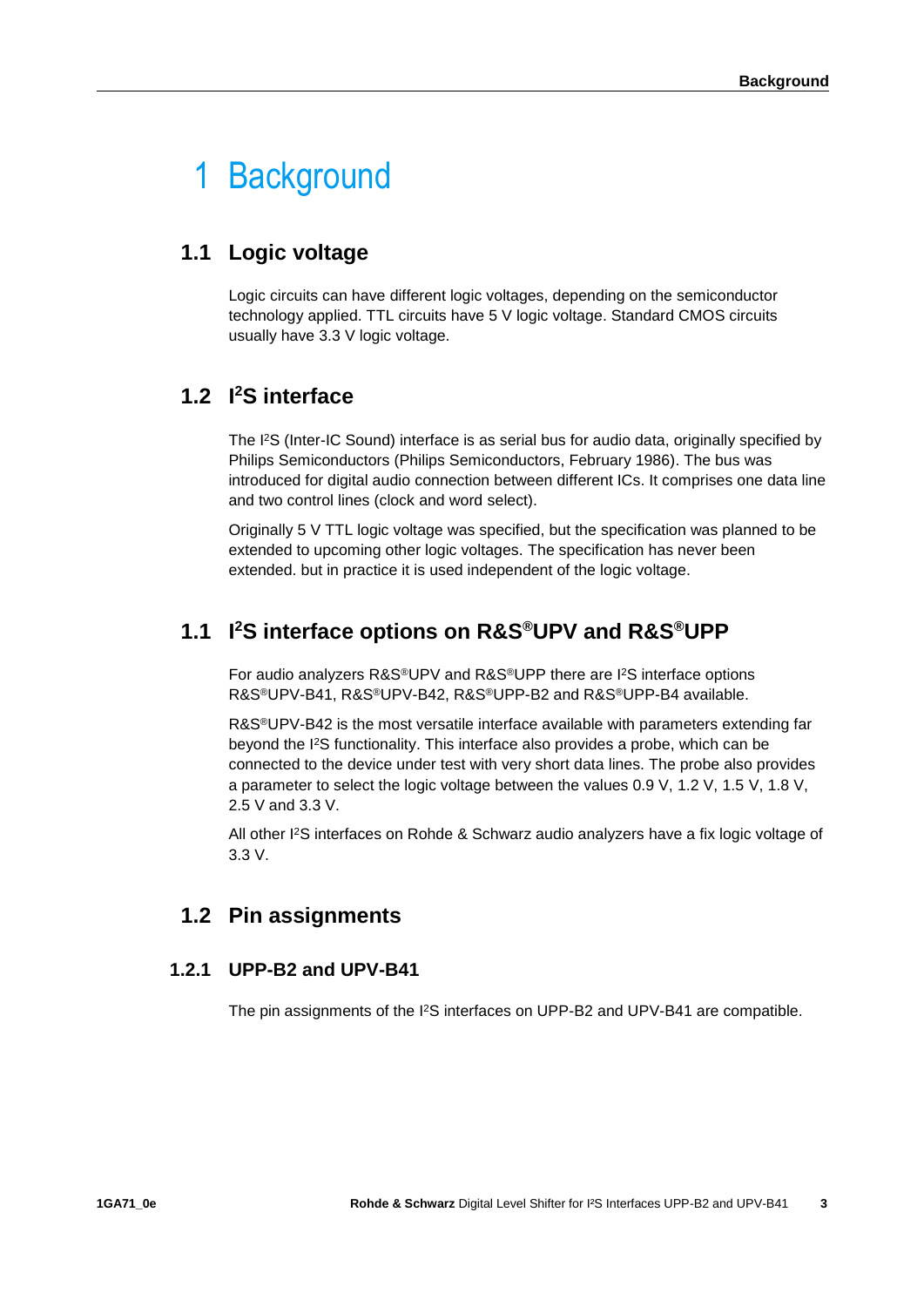

**Fig. 1-1: Pin assignment of the I<sup>2</sup>S interface of UPP-B2 and UPV-B41**

<span id="page-3-0"></span>Therefore the same level shifter design can be used with both instruments. The exemplary implementation shown in this application note is compliant with this pinout.

### **1.2.2 UPP-B4**

The I<sup>2</sup>S interface of UPP-B4 has four TX data lines and four RX data lines with common TX control lines and common RX control lines. It uses a 26-pin Sub-D-HD connector.



**Fig. 1-2: Pin assignment of the I <sup>2</sup>S interface of UPP-B4**

A level shifter with complete support for this interface requires 7 TX (high-to-low) and 6 RX (low-to-high) buffers. Consequently four pieces of the logic level shifter SN74LV4T125 are required. The design principle, however, is the same as with the circuit diagram shown in this application note.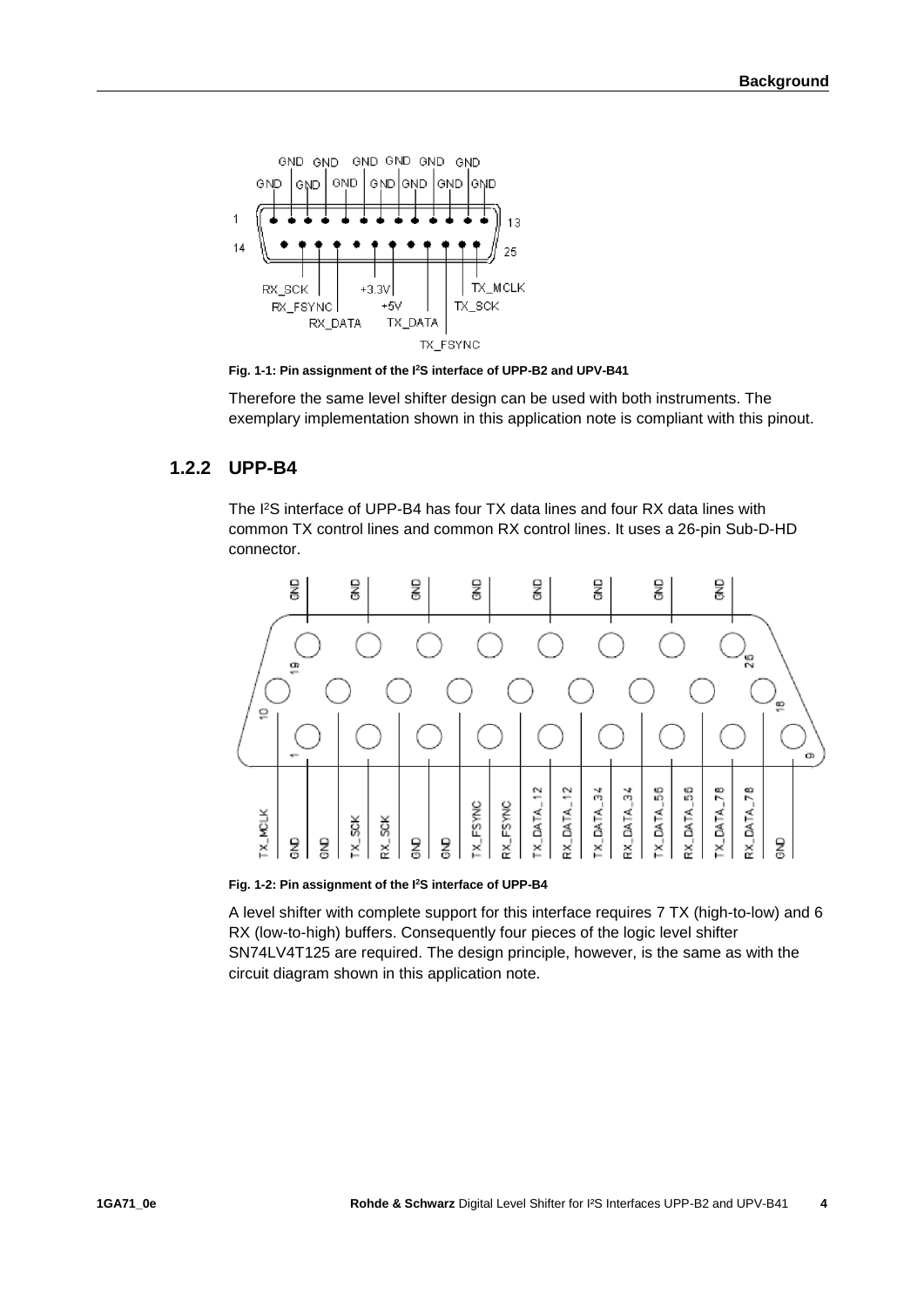## <span id="page-4-0"></span>2 Design of the Level Shifter

### <span id="page-4-1"></span>**2.1 General**

The design uses standard CMOS level shifter ICs. The circuit is powered from the 3.3 V output pin of the audio analyzer's I<sup>2</sup>S interface. The interface ICs require a supply voltage equal to the lower logic level, which is obtained using a simple low dropout linear regulator.

The level shifter buffers provide enable inputs for each buffer. When the buffer is disabled, its output has high impedance which allows to connect multiple outputs to one bus. In the present design the buffers are always enabled, as is the case with the I <sup>2</sup>S outputs of the R&S® audio analyzers.

The supply voltage inputs of the ICs and the output of the linear regulator are provided with 100 nF blocking capacitors.

<span id="page-4-2"></span>The circuit allows a compact implementation, which can be installed in a Sub-D adapter case.

### **2.2 Bill of materials**

The following is a list of required materials in addition to a printed wiring board or prototype board and some wires. The specific types are examples. Equivalent types from other manufacturers can also be used. If a logic voltage different from 1.8 V is desired, replace the low dropout regulator with an appropriate type for the desired voltage.

| No. | Qty. | <b>Designation</b>                                                                                                                 | <b>Type</b>   | <b>Manufacturer</b>  |
|-----|------|------------------------------------------------------------------------------------------------------------------------------------|---------------|----------------------|
|     | 2    | Single Power Supply<br>Quadruple Buffer Translator<br><b>GATE With 3-State</b><br><b>Output CMOS Logic Level</b><br><b>Shifter</b> | SN74LV4T125   | Texas<br>Instruments |
| 2   | 1    | 1.8 V 300 mA CMOS Low<br>Dropout<br>Regulator                                                                                      | NCV8114ASN180 | ON<br>Semiconductor  |
| 3   | 4    | Multilayer ceramic capacitor<br>100 nF 16 V X7R                                                                                    |               | Murata               |
| 4   | 1    | Sub-D connector female<br>25 pins                                                                                                  |               |                      |
| 5   | 1    | Sub-D connector male<br>25 pins                                                                                                    |               |                      |
| 6   | 1    | Adapter case for 25 pin<br>D-Sub connectors<br>Toble 2.4: Dill of Motoriale                                                        | DPAK-M-25-K   | encitech             |

**Table 2-1: Bill of Materials**

**5**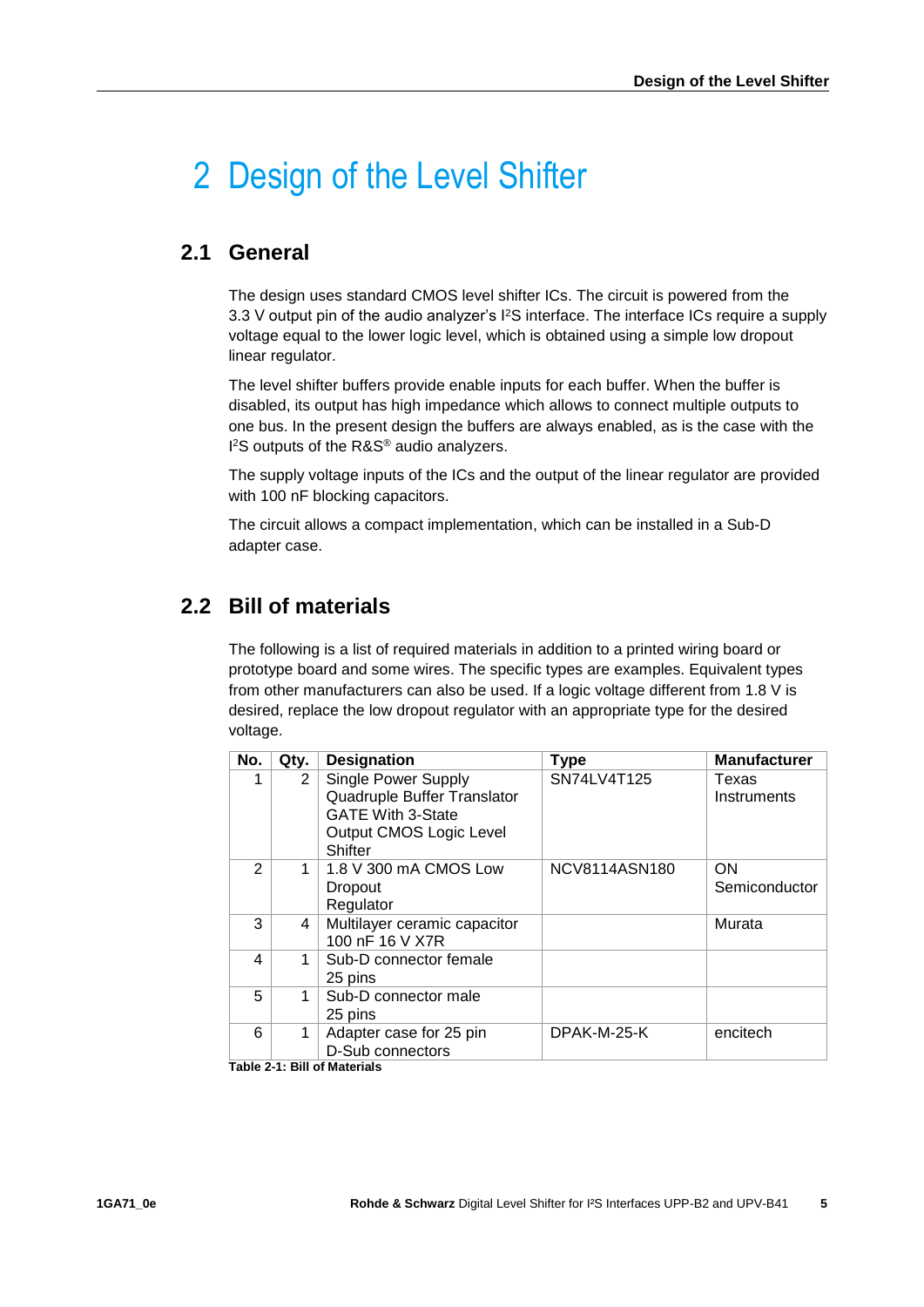### <span id="page-5-0"></span>**2.3 Circuit diagram**



<span id="page-5-1"></span>**Fig. 2-1: Circuit diagram of the I<sup>2</sup>S logic level shifter**

## **2.4 Testing**

For testing it is useful to make a female connector which loops the TX data lines of the interface to the RX connections. This way the signals are converted from 3.3 V logic level to the lower logic level (e.g. 1.8 V) and back.



**Fig. 2-2: Circuit diagram for loop test plug**

Configure the I<sup>2</sup>S generator and analyzer identically, preferably at the highest available sample rate and word length. Generate a 1 kHz sine signal at 0 dBFS and check the THD+N value.

The signals at the low logic level can be tapped with oscilloscope probes to check the signal quality. For a detailed analysis of the interface signals you can make advantage of the I<sup>2</sup>S triggering and decoding software available for the oscilloscopes R&S® RTO2000, R&S® RTE1000, R&S® RTA4000 and R&S® RTM3000.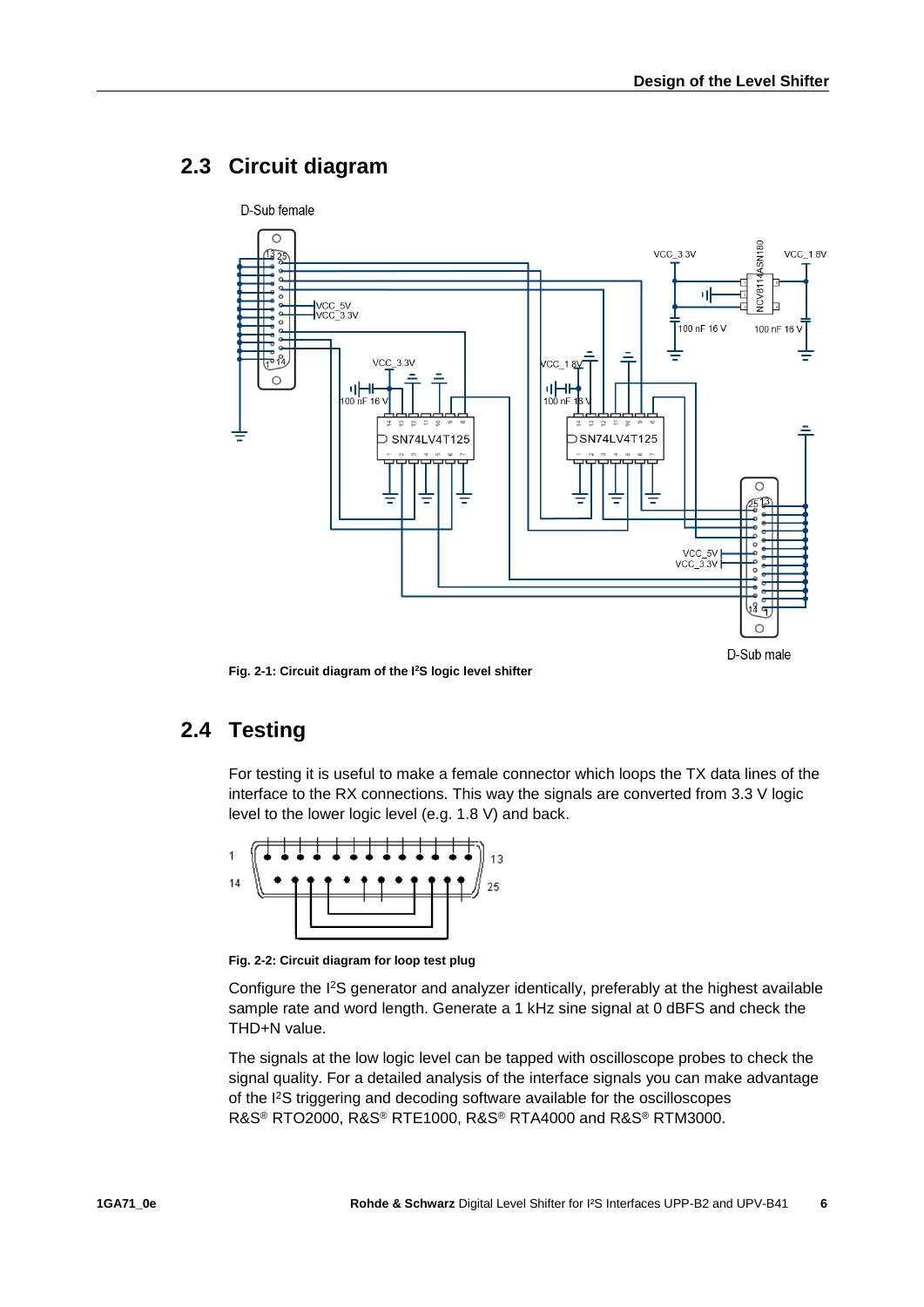## <span id="page-6-0"></span>3 Literature

- [1] **ON Semiconductor** NCV8114 Product Preview 300 mA CMOS Low Dropout Regulator. - [s.l.] : Semiconductor Components Industries, LLC, December 2016.
- [2] **Philips Semiconductors** I²S bus specification. February 1986.
- [3] **Texas Instruments** SN74LV4T125 Single Power Supply Quadruple Buffer Translator GATE With 3-State Output CMOS Logic Level Shifter. - [s.l.] : Texas Instruments, September 2014.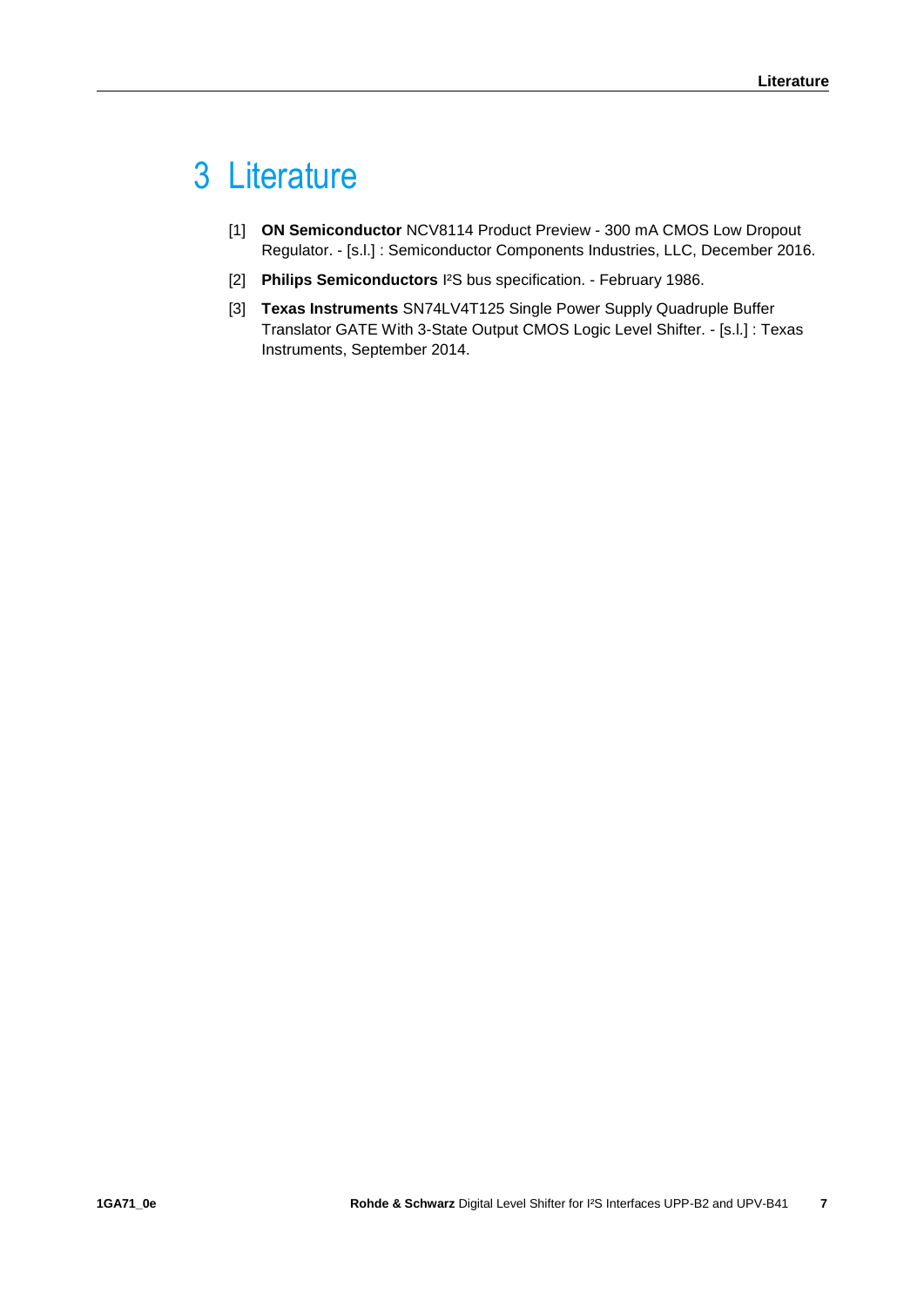## <span id="page-7-0"></span>4 Ordering Information

| Designation                                         | <b>Type</b>              | Order No.    |
|-----------------------------------------------------|--------------------------|--------------|
| Audio Analyzer two channels                         | R&S <sup>®</sup> UPP200  | 1411.1003.02 |
| Audio Analyzer four channels                        | R&S <sup>®</sup> UPP400  | 1411.1003.04 |
| Audio Analyzer eight channels                       | R&S <sup>®</sup> UPP800  | 1411.1003.08 |
| Digital audio interfaces<br>AES/EBU, S/P DIF, I2S   | R&S <sup>®</sup> UPP-B2  | 1411.2300.02 |
| Audio analyzer, analog interfaces,<br>DC to 250 kHz | R&S <sup>®</sup> UPV     | 1146.2003.02 |
| 12S interface for standard<br>measurements          | R&S <sup>®</sup> UPV-B41 | 1146.5402.02 |
| <sup>2</sup> S oscilloscope software                | R&S®RTO-K5               | 1329.7302.02 |
| <sup>2</sup> S oscilloscope software                | R&S <sup>®</sup> RTE-K5  | 1326.1210.02 |
| <sup>2</sup> S oscilloscope software                | R&S <sup>®</sup> RTA-K5  | 1335.7723.02 |
| <sup>2</sup> S oscilloscope software                | R&S <sup>®</sup> RTM-K5  | 5710.0882.02 |